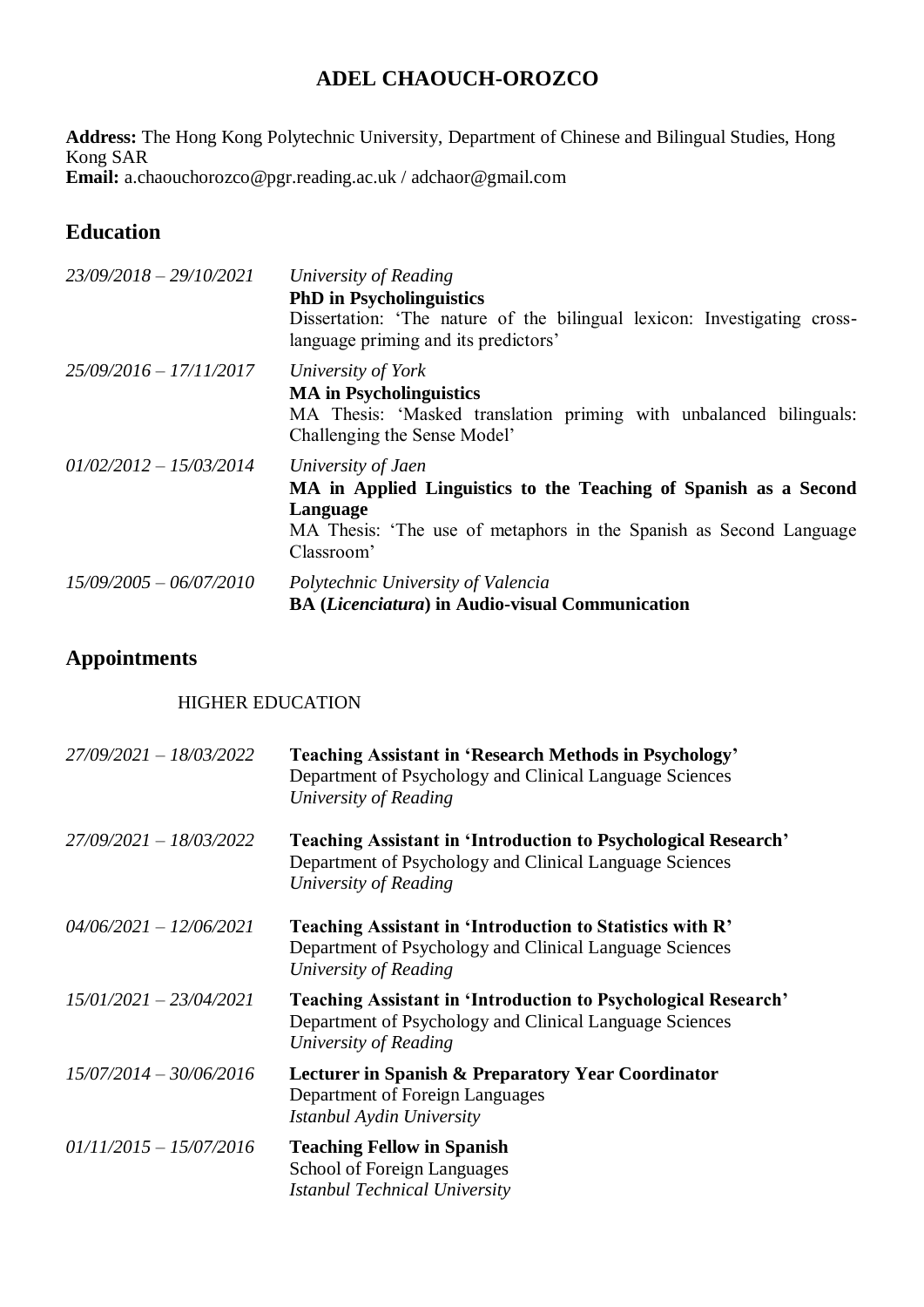#### RESEARCH-RELATED

*15/10/2020 – 15/03/2021* **Research Assistant** British Academy funded project: 'The emergence of language universals from a social networks perspective' (PI: Dr Lev-Ari) Department of Psychology *Royal Holloway University of London*

### GUEST LECTURES

*12/02/2021* **'Lexicon in the brain'**. Module information: *Language in the Brain* (PL1LB), taught by Dr Christos Pliatsikas. School of Psychology and Clinical Language Sciences, University of Reading.

### **Publications**

#### BOOKS AND MONOGRAPHS

| Under contract | Cabrelli, J., Chaouch-Orozco, A., González Alonso, J., Pereira Soares, S.,<br>& Puig-Mayenco, E., & Rothman, J. (Under contract, 2021). The Cambridge<br>Handbook of Third Language Acquisition and Processing. Cambridge:<br>Cambridge University Press. |
|----------------|-----------------------------------------------------------------------------------------------------------------------------------------------------------------------------------------------------------------------------------------------------------|
|                | JOURNAL ARTICLES, BOOK CHAPTERS AND PROCEEDINGS                                                                                                                                                                                                           |
| Under review   | Hong, L. & Chaouch-Orozco, A. Is the digit effect a cognate effect? Digits<br>(still) differ from pictures in non-phonologically mediated language<br>switching.                                                                                          |
| Under review   | Chaouch-Orozco, A., González Alonso, J., Duñabeitia, J.A., Rothman, J.<br>Does immersion always matter? Active L2 exposure/use in highly proficient<br>bilinguals has no impact on translation priming effects.                                           |
| Under review   | Judy, T., Puig-Mayenco, E., Chaouch-Orozco, A., Martín-Villena, F., &<br>Miller, D. Residual Effects of Instruction on L2 Acquisition of Spanish<br>Aspect.                                                                                               |
| 2021           | González Alonso, J., Puig-Mayenco, E., Fábregas, A., Chaouch-Orozco, A.,<br>& Rothman, J. On the status of transfer in adult third language acquisition of<br>early bilinguals. <i>PLOS ONE</i> , 16(3).                                                  |
| 2021           | Chaouch-Orozco, A., González Alonso, J., Rothman, J. Individual<br>differences in bilingual word recognition: The role of experiential factors and<br>word frequency in cross-language lexical priming. Applied Psycholinguistics,<br>$42(2)$ , 447-474.  |
| 2019           | Chaouch-Orozco, A., González Alonso, J., & Rothman, J. Exploring the<br>Role of L2 Experience-Related Factors in Cross-language Lexical Priming.<br>In Proceedings of the 43rd Boston University Conference on Language<br>Development (pp. 137-150).     |

## **Conference presentations (peer-reviewed)**

*2021* **Chaouch-Orozco, A.**, González Alonso, J., Duñabeitia, J.A., Rothman, J. Cross-language priming and its experiential and word-level predictors. *New Approaches to Bilingualism and Multilingualism and Language/Learning*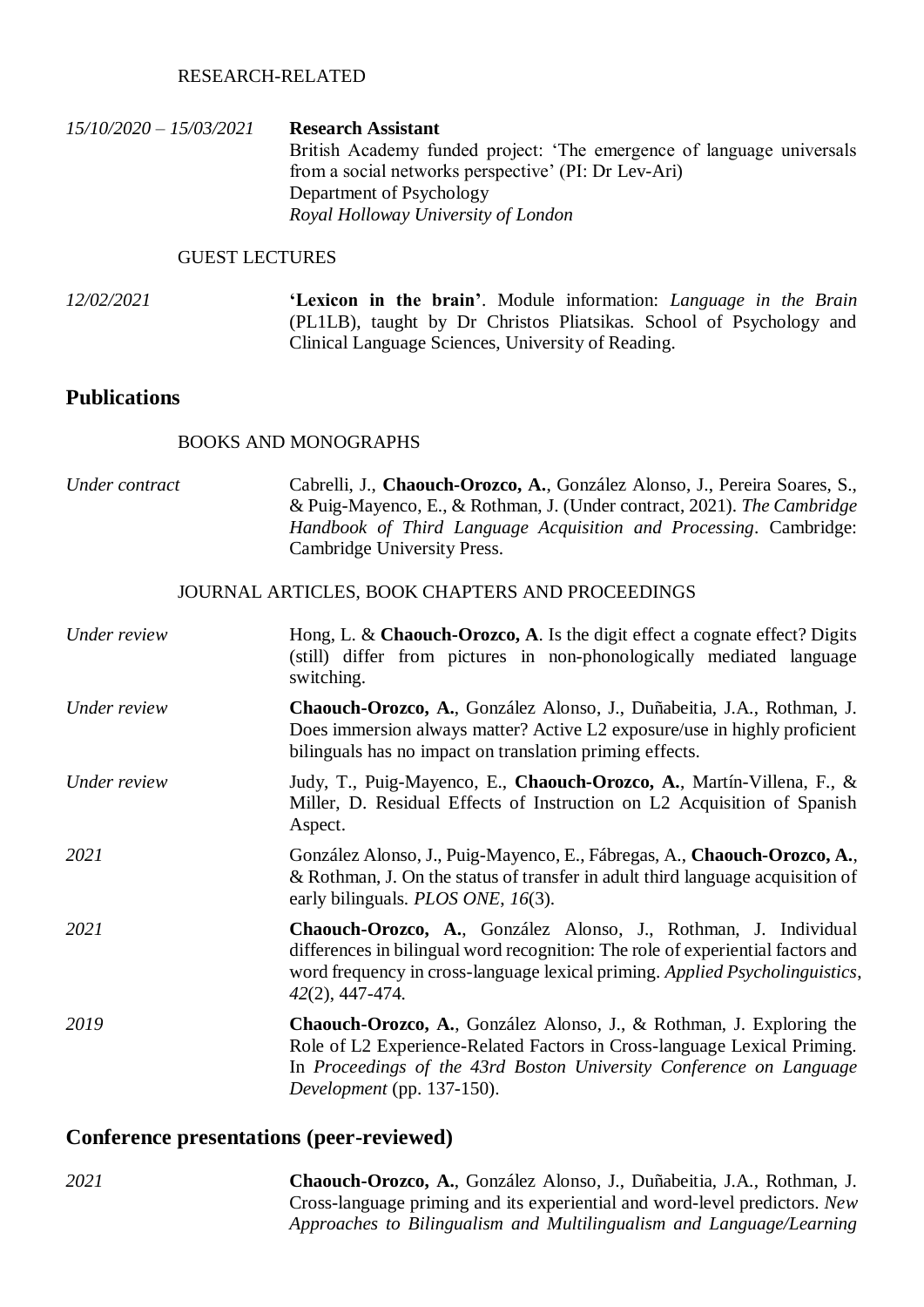|             | <i>Conference (BiMuLT)</i> . University of Cyprus – Nicosia, Cyprus, 20-21<br>November. {ONLINE due to COVID-19}                                                                                                                                                                                                                                                                        |
|-------------|-----------------------------------------------------------------------------------------------------------------------------------------------------------------------------------------------------------------------------------------------------------------------------------------------------------------------------------------------------------------------------------------|
| 2021        | Chaouch-Orozco, A., González Alonso, J., Duñabeitia, J.A., Rothman, J.<br>Cross-language priming through a new distributional lens. New Approaches<br>to Bilingualism and Multilingualism and Language/Learning Conference<br>(BiMuLT). University of Cyprus – Nicosia, Cyprus, 20-21 November.<br>{ONLINE due to COVID-19}                                                             |
| 2021        | Chaouch-Orozco, A., González Alonso, J., Duñabeitia, J.A., Rothman, J.<br>Distributional analysis of cross-language priming effects. 46 <sup>th</sup> Annual Boston<br>University Conference on Language Development (BUCLD). University of<br>Boston – Boston, MA, USA, 4-7 November. {ONLINE due to COVID-19}                                                                         |
| 2021        | Chaouch-Orozco, A., González-Alonso, J., Duñabeitia, J., & Rothman, J.<br>L2 exposure/use, prime frequency and the degree of semantic overlap<br>modulate cross-language priming effects. Conference on Multilingualism.<br>University of Konstanz – Konstanz, Germany, 23-25 June 2021. {ONLINE}<br>due to COVID-19}                                                                   |
| 2021        | Chaouch-Orozco, A., González-Alonso, J., Rothman, J. Subjective word<br>frequency helps to explain the cross-language (masked) priming asymmetry.<br>$30th$ Conference of the European Second Language Association (EuroSLA).<br>University of Barcelona – Barcelona, Spain, 30 June-3 July 2021. {ONLINE}<br>due to COVID-19}                                                          |
| 2021        | Chaouch-Orozco, A., González-Alonso, J.A., Duñabeitia, J., Rothman, J.<br>Bilingual lexical-semantic priming is influenced by L2 use, prime frequency<br>and semantic overlap. XV International Symposium of Psycholinguistics<br>2021. Universidad Nebrija - Madrid, Spain, 22-25 June 2021. {ONLINE due<br>to $COVID-19$                                                              |
| 2021        | Chaouch-Orozco, A., González-Alonso, J., Rothman, J. Subjective word<br>frequency explains the cross-language (masked) priming asymmetry. 3rd<br>International Symposium on Bilingual and L2 Processing in Adults and<br>Children (ISBPAC). Max Planck Institute for Psycholinguistics, Radboud<br>University, Nijmegen, the Netherlands, 03-04 June 2021. {ONLINE due to<br>$COVID-19$ |
| 2021        | Chaouch-Orozco, A., González-Alonso, J., Rothman, J. The role of L2 use,<br>word frequency, and semantic overlap on cross-language priming effects.<br>34th Annual CUNY Conference on Human Sentence Processing. University<br>of Pennsylvania – Philadelphia, PA, USA, 04-07 March 2021. {ONLINE due<br>to COVID-19}                                                                   |
| <b>2020</b> | Chaouch-Orozco, A., González-Alonso, J., Rothman, J. The role of<br>individual- and stimulus-level factors on translation priming effects. $26th$<br>Architectures and Mechanisms for Language Processing Conference<br>(AMLaP). University of Potsdam - Potsdam, Germany, 03-05 September<br>2020. {ONLINE due to COVID-19}                                                            |
| 2020        | Chaouch-Orozco, A., González-Alonso, J., Rothman, J. Potential proxies of<br>subjective word frequency and its effects on masked translation priming.<br>Conference on Multilingualism. University of Reading - Reading, UK, 23-<br>25 June 2020. {ONLINE due to COVID-19}                                                                                                              |
| <i>2020</i> | Chaouch-Orozco, A., González-Alonso, J., Rothman, J. Word frequency,<br>proficiency and L2 exposure/use in masked translation priming. $33^{rd}$ Annual<br>CUNY Conference on Human Sentence Processing. University of                                                                                                                                                                  |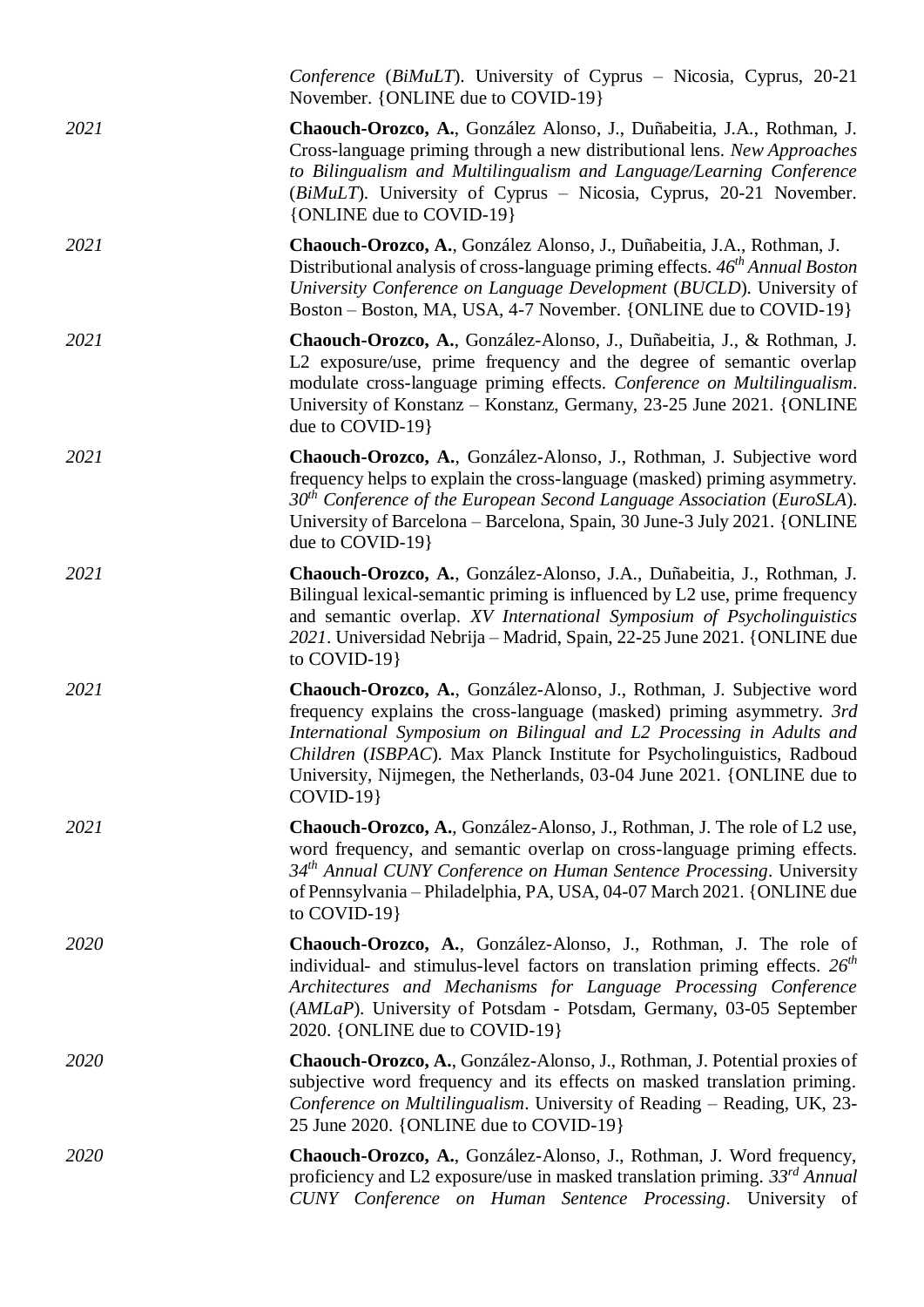| 2020                 | <b>Research Committee Fund.</b> Funding body: University of Reading. Amount:<br>500 GBP.                                                                                                                                                                                                                                              |
|----------------------|---------------------------------------------------------------------------------------------------------------------------------------------------------------------------------------------------------------------------------------------------------------------------------------------------------------------------------------|
| 2021                 | <b>Centre for Literacy and Multilingualism Fund.</b> Funding body: University<br>of Reading. Amount: 450 GBP.                                                                                                                                                                                                                         |
| <b>Grants</b>        |                                                                                                                                                                                                                                                                                                                                       |
| 2021                 | The nature of the bilingual lexicon: Investigating cross-language priming and<br>its predictors. Language and Learning Seminar. University of Warwick -<br>London, UK, 20-17 November. {ONLINE due to COVID-19}                                                                                                                       |
| <b>Invited talks</b> |                                                                                                                                                                                                                                                                                                                                       |
| 2018                 | Chaouch-Orozco, A., González-Alonso, J., Rothman, J. Masked Translation<br>Priming with Unbalanced Bilinguals: Exploring the Priming Asymmetry.<br>$28th$ Conference of the European Second Language Association (EuroSLA).<br>University of Münster – Münster, Germany, 5-8 September 2018.                                          |
| 2018                 | Chaouch-Orozco, A., González-Alonso, J., Rothman, J. Masked Translation<br>Priming with Unbalanced Bilinguals: Exploring the Priming Asymmetry. $8th$<br>Biennial conference on Generative Approaches to Language Acquisition -<br>North America (GALANA). University of Bloomington - Bloomington, IN,<br>USA, 28-30 September 2018. |
| 2018                 | Chaouch-Orozco, A., González-Alonso, J., Rothman, J. Exploring the L1-<br>L2 versus L2-L1 (Masked) Priming Asymmetry Effect. 43 <sup>rd</sup> Annual Boston<br>University Conference on Language Development (BUCLD), University of<br>Boston – Boston, MA, USA, 2-4 November 2018.                                                   |
| 2019                 | Chaouch-Orozco, A., González-Alonso, J., Rothman, J. The role of<br>frequency on the activation of L2 non-cognate words: Exploring the masked<br>priming asymmetry effect. XV Generative Approaches to Second Language<br>Acquisition conference (GASLA), University of Nevada Reno - Reno, NV,<br>USA, 22-24 March 2019.             |
| 2019                 | Chaouch-Orozco, A., González-Alonso, J., Rothman, J. Word frequency<br>and the elusiveness of the L2-L1 (masked) translation priming effect. $32^{nd}$<br>Annual CUNY Conference on Human Sentence Processing. University of<br>Colorado Boulder - Boulder, CO, USA, 29-31 March 2019.                                                |
| 2019                 | Chaouch-Orozco, A., González-Alonso, J., Rothman, J. Evidence for the<br>role of prime frequency on L2-L1 masked translation priming effects. 12th<br>International Symposium on Bilingualism. University of Alberta – Edmonton,<br>Canada, 23-28 June 2019.                                                                          |
| 2019                 | Chaouch-Orozco, A., González-Alonso, J., Rothman, J. Word frequency<br>modulates the masked translation priming asymmetry effect. $25th$<br>Architectures and Mechanisms for Language Processing Conference<br>(AMLaP), University of Moscow – Moscow, Russia, 6-8 September 2019.                                                    |
| 2019                 | Chaouch-Orozco, A., González-Alonso, J., Rothman, J. Word properties<br>can help explain the masked translation priming asymmetry. $44th$ Annual<br>Boston University Conference on Language Development (BUCLD).<br>University of Boston - Boston, MA, USA, 7-10 November 2019.                                                      |
|                      | Massachusetts - Amherst, MA, USA, 19-21 March 2020. {ONLINE due to<br>$COVID-19$                                                                                                                                                                                                                                                      |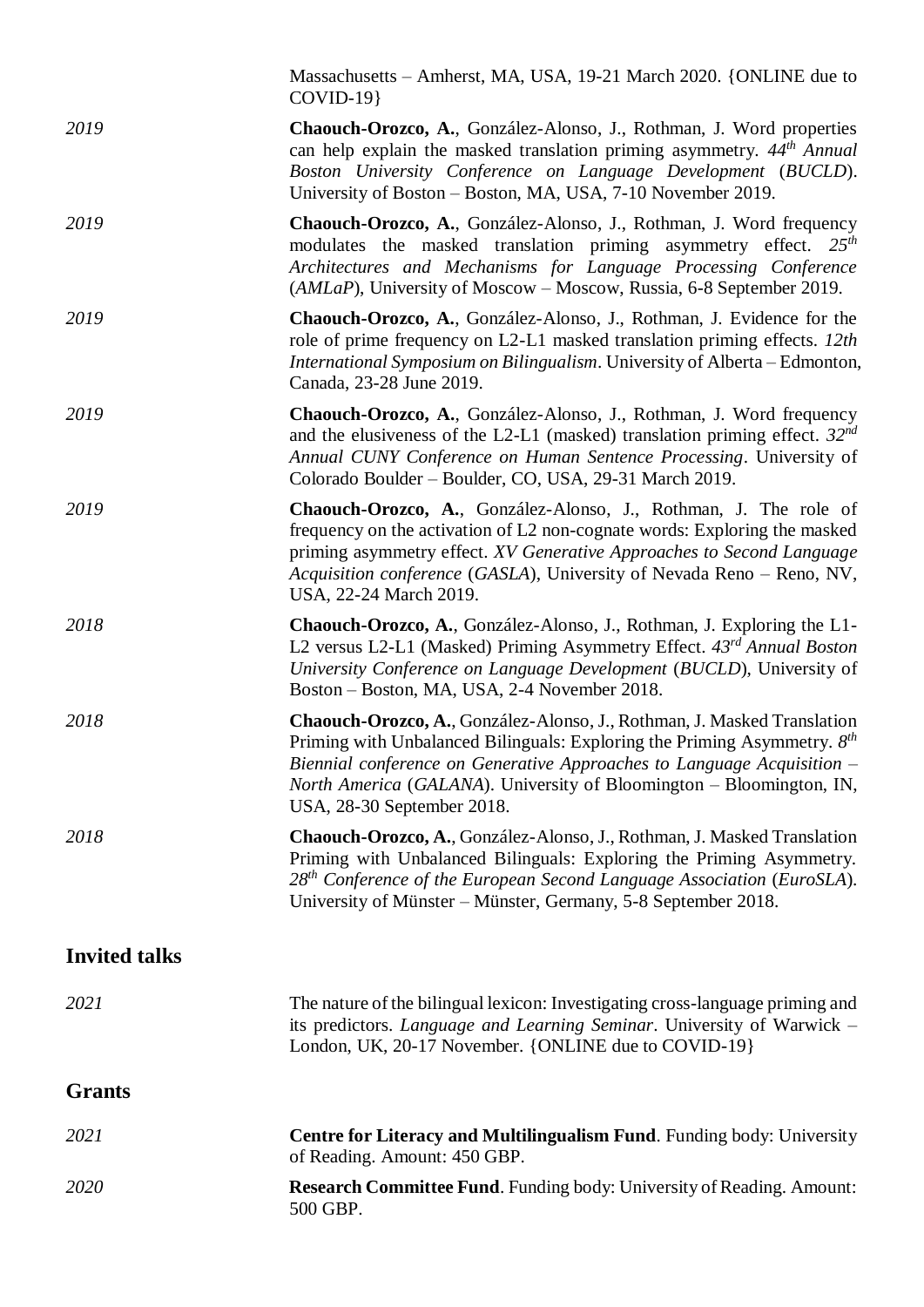| 2020          | <b>Research Travel Grant.</b> Funding body: University of Reading. Amount:                                                                                                                   |
|---------------|----------------------------------------------------------------------------------------------------------------------------------------------------------------------------------------------|
|               | 550 GBP                                                                                                                                                                                      |
| 2019          | Centre for Literacy and Multilingualism Travel Fund. Funding body:<br>University of Reading. Amount: 600 GBP.                                                                                |
| 2019          | Graduate School Travel Support Scheme. Funding body: University of<br>Reading. Amount: 200 GBP.                                                                                              |
| 2019          | Centre for Literacy and Multilingualism Travel Fund. Funding body:<br>University of Reading. Amount: 600 GBP.                                                                                |
| 2019          | <b>Research Travel Grant.</b> Funding body: University of Reading. Amount:<br>550 GBP                                                                                                        |
| 2019          | Language Learning Dissertation Grant. Funding body: Language<br>Learning. Amount: $2,000$ USD $(-1,450$ GBP).                                                                                |
| 2019          | University of Reading Doctoral Grant. Funding body: University of<br>Reading. Amount: 51,000 GBP plus 13,500 GBP tuition fees.                                                               |
| <b>Awards</b> |                                                                                                                                                                                              |
| 2019          | <b>Paula Menyuk Travel Award.</b> Funding body: Organizing committee of the<br>44 <sup>th</sup> Annual Boston University Conference on Language Development.<br>Amount: 330 USD (~ 240 GBP). |
| 2010          | TI PIC ' PDU' PRIMITIC LITTLE                                                                                                                                                                |

- *2019* **International Symposium of Bilingualism Travel Award**. Funding body: Organizing committee of the 12th International Symposium of Bilingualism. Amount: 2,000 CAD (1,150 GBP).
- *2018* **Paula Menyuk Travel Award**. Funding body: Organizing committee of the 44th Annual Boston University Conference on Language Development. Amount: 400 USD (~ 290 GBP).

## **Academic service**

## PEER REVIEW (AD-HOC)

| $15/02/2021 -$ | <i>Brain and Language (Elsevier).</i>                              |
|----------------|--------------------------------------------------------------------|
| $11/02/2021 -$ | <i>Applied Psycholinguistics</i> (Cambridge University Press).     |
| $20/10/2020-$  | Bilingualism: Language and Cognition (Cambridge University Press). |
| $21/02/2020 -$ | Second Language Research (SAGE).                                   |
| $17/02/2020 -$ | Linguistic Approaches to Bilingualism (John Benjamins).            |

# **Professional training**

| $15/06/2021 - 18/06/2021$ | <b>R Bootcamp.</b> Four-day workshop organized by UiT The Arctic University<br>of Norway and presented by Stefan Th. Gries.                                                               |
|---------------------------|-------------------------------------------------------------------------------------------------------------------------------------------------------------------------------------------|
| $25/06/2018 - 27/06/2018$ | <b>EEG Lab Spotlight</b> (Using EEG to understand language and language<br>impairments: theory, methods, and analysis). Presented by Mário Bártolo,<br>Victoria Piai, and Etienne Roesch. |
| 18/10/2018                | <b>Preparing to Teach.</b> Programme offered by the University of Reading.                                                                                                                |